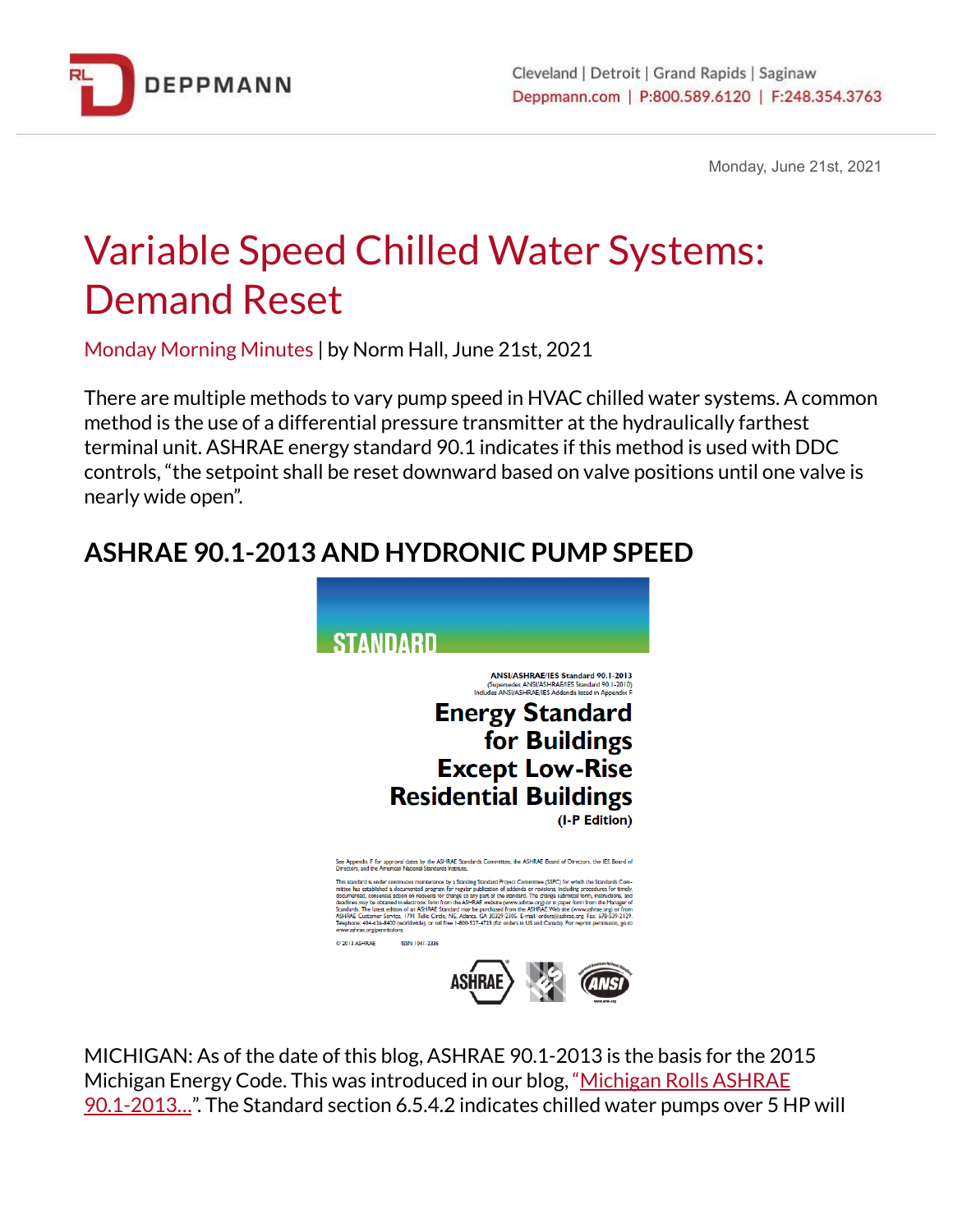have controls to reduce the pump motor demand to a maximum of 30% when the flow rate drops to 50%.

This section has an exception if a) the system has less than 4 control valves; b) the flow rate above is less than that required by the equipment manufacturer of equipment served by the system. or c) the total horsepower (HP) of the pumping system is less than 75 HP.

Most chilled water systems employ variable speed pumping whether they are under 75 HP or not.

OHIO: As of the date of this blog, Ohio energy codes are based on ASHRAE 90.1-2007. This standard has a similar requirement of 30% wattage at 50% flow but only applies it to larger pumps. Pumps over 50 HP and 100 feet of head. The same exceptions apply.

## **DDC Demand Reset with DP Sensor/Transmitter**

The 90.1-2013 standard section 6.5.4.2 continues with the following requirement. "Where differential pressure control is used to comply with this section and DDC systems are used, the setpoint shall be reset downward based on valve positions until one valve is nearly wide open". The exceptions above are still in play.

Michael Licastro of Xylem Bell & Gossett recently hosted a WebEx where he addressed the various control methods and this method of demand reset. Look at the two slide representations shown below. The first slide shows a control valve near the end of the system at full open with the resultant pump drive at 55 Hz or 92 % speed.

As that zone becomes satisfied and the control valve throttles, the DDC system drops or resets the signal to the pumps until another control valve is full open.



#### Area Control using Demand-based Reset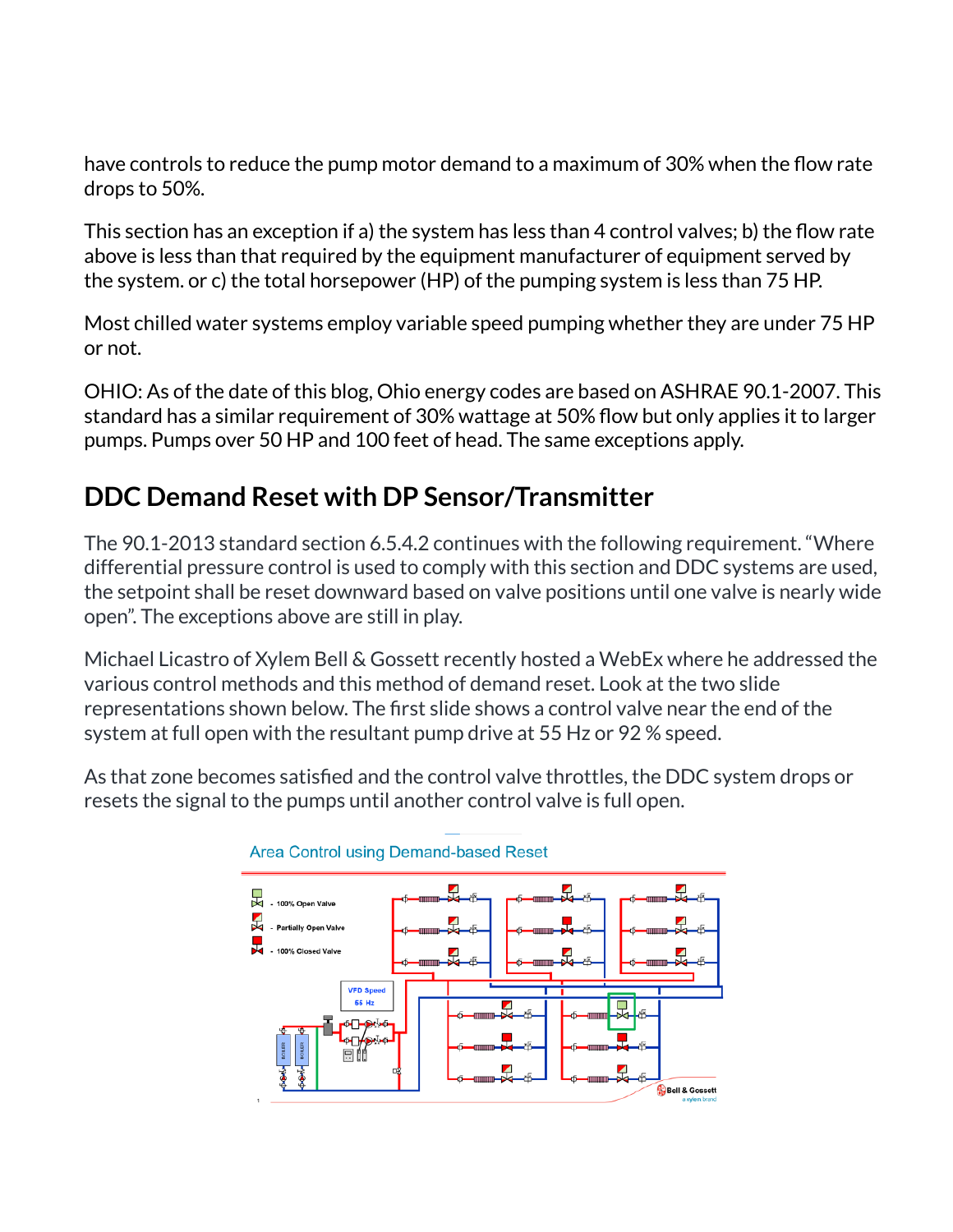

The second slide represents a system where a valve, closer to the pumping system is full open. The pump speed has dropped to 50 Hz. or 83% speed.



Mike Licastro' s WebEx is available at the Xylem Bell & Gossett learning hub a[t](https://bit.ly/3woVyPq) <https://bit.ly/3woVyPq>.

### **A Few Thoughts About This Method of Control**

The standard indicates the DDC demand reset is employed where the differential pressure sensor (DP) control method is used. I receive calls about this statement. If the DDC system is resetting the speed signal, why use the DP sensor?I am not an expert in controls so I cannot address the need in the demand reset programming. I can make a case for the DP used in the process of balancing and system startup.

The DP sensor, when at maximum, should result in a speed that provides the balanced pump flow rate at full capacity. This may not be the full pump or motor speed. The balanced pump maximum speed would be reduced to eliminate over heading or safety factor in the provided pump.

Another concern is the reaction time of the DDC system compared with the pump and motor and variable speed drive. We want to avoid constant quick changes in the pump controls. We do want the system to be responsive. I would suggest the controls can determine valve position at the speed of sound, but the pump cannot keep changing speed at the same rate. We should slow the number of demand reset changes sent to the pump and the percent change per demand.